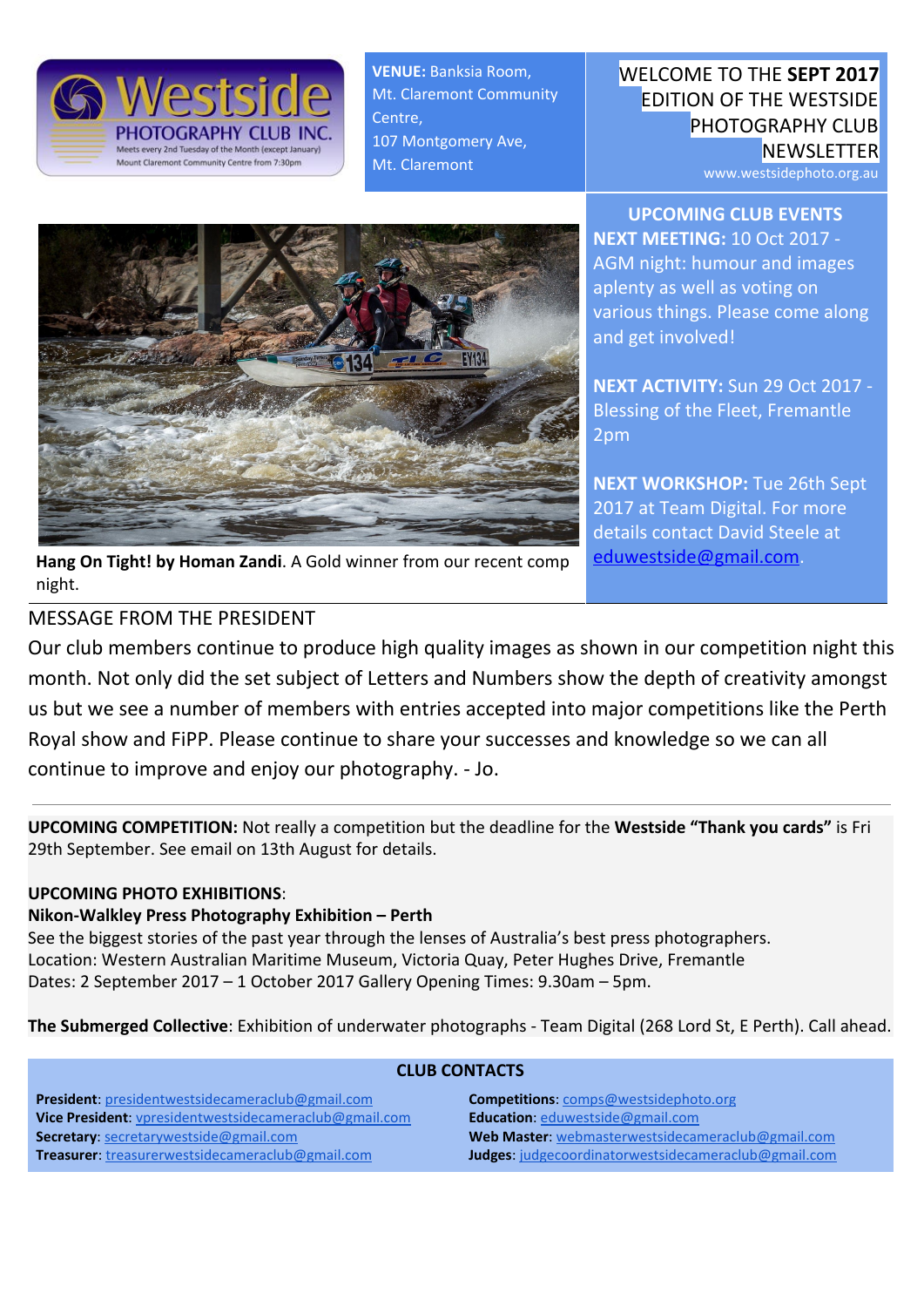# Member Profile: **Carolyn Cross**



#### **Q1: "When did you start getting into photography?"**

I guess it was when we were living in Buenos Aires from 2001 - 2004. There were a few expat wives I was friendly with, two of whom had "proper cameras" and an interest in capturing images of BA and surrounding areas of Argentina. An amazing country!

I had a Pentax film camera then and we used to meet up and walk the streets of BA as well as the beautiful parks and gardens. There were always the dog walkers who made great subjects, I wish I had been a little braver with the street photography though. We travelled quite extensively in South America. I wish I had known how to get off auto then!

I guess my friend from NZ really got me started as she was also an artist and would give me little hints as to how the frame the image and to see the light. She also made me take up golf. She has a lot to answer for!!

#### **Q2: "What is your favourite image to date and why?" (pictured at the top of this page)**

This is so difficult to answer! I have been posting an image a day to a site for 1,380 consecutive days now, so to choose just one is daunting. I love the photos I get at Yallingup when the surf is huge, I loved most of my pics from Africa, NZ (how can you go wrong there) and I like some of the local ones too. I guess the one of the pontoon at Matilda Bay has got to be up there (and it scored well) but I also have some pretty cute macros. I like the colours in this pic. I had it printed on metallic paper for the Perth International a couple of years ago. Looked pretty nice done that way. It hangs in my brother's house.

#### **Q3: "What is in your bag?"**

I have a Canon 600D and a Canon 7Dii. I mostly use the 7Dii. I'm fortunate to have some "L" series lenses also. The 24-105 1:4L IS USM is the go to lens. I like the EF 16-35 1:4L IS USM for landscapes. I LOVE my 100-400 L for birds and my surfers at Yallingup! I also have the 100 2.8L Macro. Always carry 2 spare, and charged, batteries, various ND filters, polarising filters, spare SD and CF cards, torch, cleaning cloth etc. However, I am thinking seriously about mirrorless...

#### **Q4: "What image, city or location would you most like to shoot?"**

Wow! I would love to return to New York knowing what I do now about camera settings. Antarctica would be nice. I may be going to Mongolia next year! And Morocco in 2019!

However, I would really like to learn more about post processing, adding textures, adding more "character" to my images. I have no idea about Photoshop and really only use Lightroom and I'm not super confident with that either.